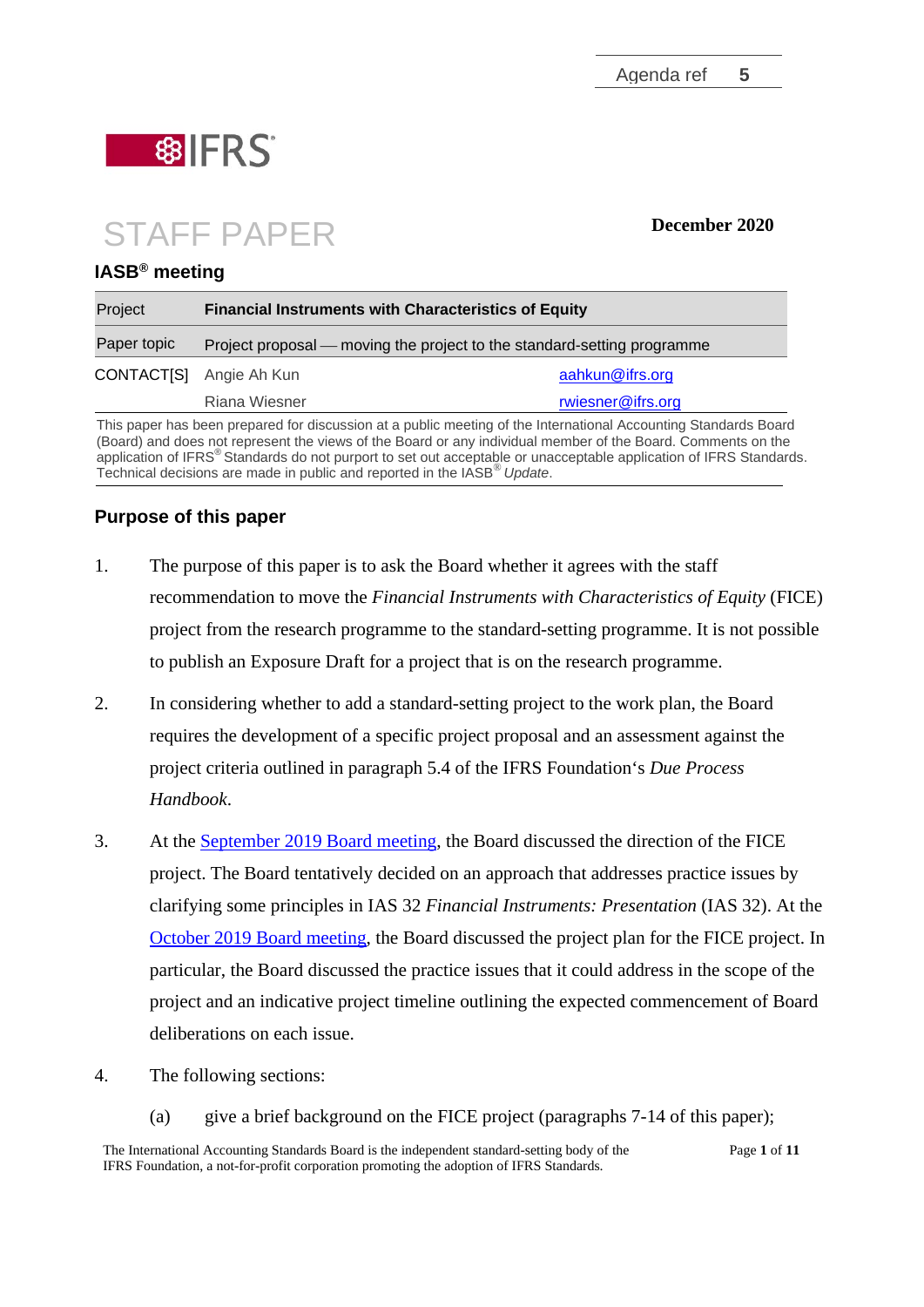- (b) describe the criteria in the Due Process Handbook that have to be met before a project is added to the standard-setting programme (paragraphs [15-](#page-3-1)[16](#page-3-2) of this paper); and
- (c) explain why the staff are of the view that those criteria have been met (paragraphs [17](#page-4-0)[-35](#page-9-0) of this paper).
- 5. If the Board decides to add a standard-setting project to its agenda, it also needs to decide whether to set up a consultative group for the project. This is discussed is paragraphs [36-](#page-9-1) [37](#page-9-2) of this paper.

# **Summary of staff recommendation[s]**

- 6. The staff recommend that the Board:
	- (a) moves the FICE project to its standard-setting programme; and
	- (b) continues using the expertise of existing advisory bodies instead of establishing a dedicated consultative group for the project.

#### **Background on the FICE project**

- <span id="page-1-0"></span>7. The overall objective of the FICE project is to improve the information that companies provide in their financial statements about financial instruments they have issued, by:
	- (a) investigating application challenges with the classification of financial instruments applying IAS 32; and
	- (b) considering how to address those challenges through clearer principles for classification and enhanced requirements for presentation and disclosure.
- 8. The Board considered some aspects of distinguishing liabilities from equity as part of its project to revise the *Conceptual Framework for Financial Reporting* (Conceptual Framework). As part of that project the Board decided that the Conceptual Framework should continue to make a binary distinction between liabilities and equity. However, in 2014 the Board decided to further explore how to distinguish liabilities from equity as part of a separate FICE project because it did not want to delay other much-needed

The International Accounting Standards Board is the independent standard-setting body of the IFRS Foundation, a not-for-profit corporation promoting the adoption of IFRS Standards. Page **2** of **11** improvements to the Conceptual Framework. Consequently, the revised Conceptual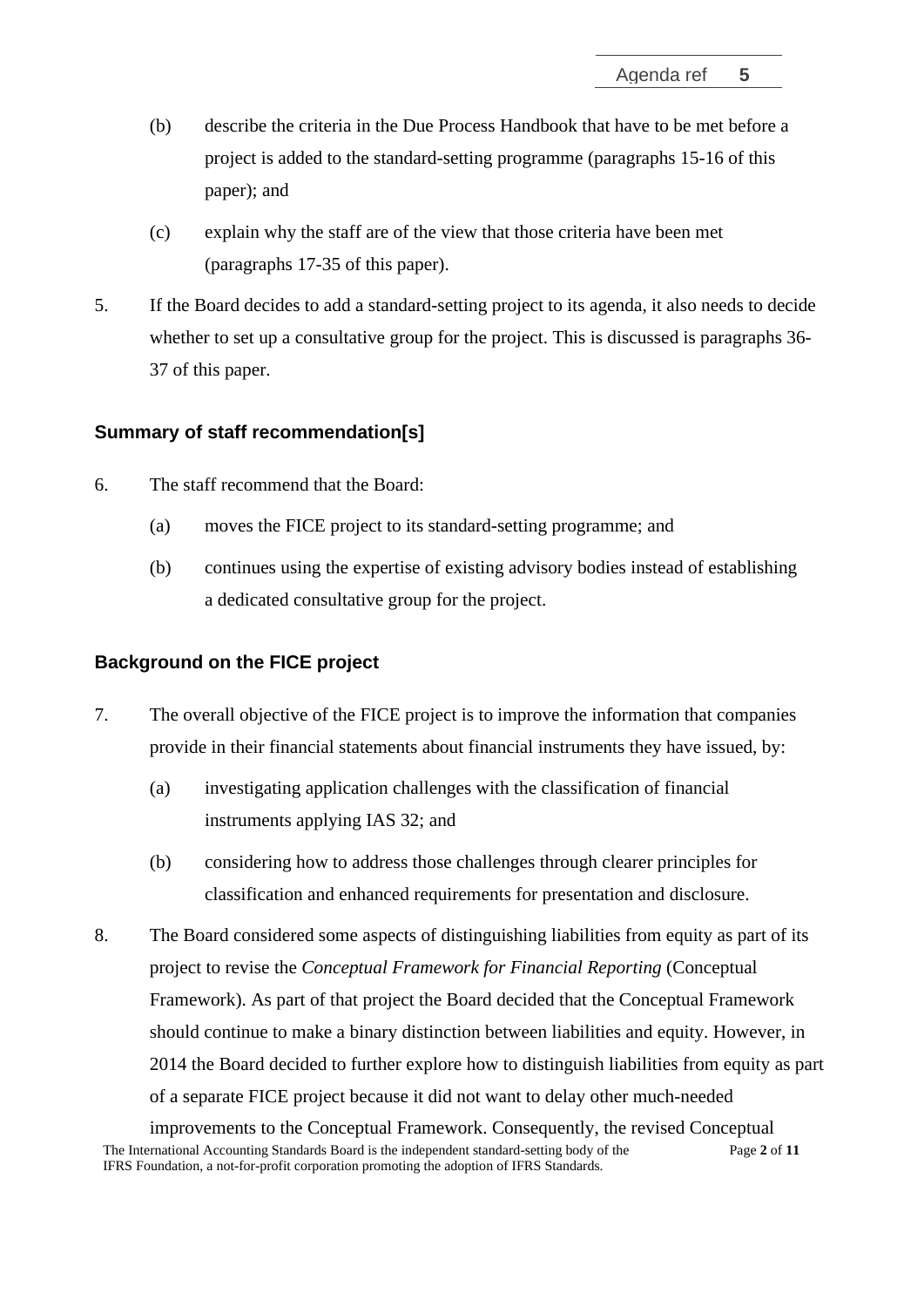Framework issued in 2018 does not address classification of financial instruments with characteristics of equity.

- 9. In June 2018, the Board published the Discussion Paper on FICE (2018 DP). Taking into account the feedback received on the 2018 DP, the Board tentatively decided in [September 2019](https://cdn.ifrs.org/-/media/feature/meetings/2019/september/iasb/ap5-fice.pdf) not to pursue the classification approach proposed in the DP. Instead, the Board tentatively decided to explore making clarifying amendments to IAS 32 to address common accounting challenges that arise in practice when applying IAS 32. The Board will aim to do this by clarifying underlying principles in IAS 32 or improving the clarity of the articulation of those principles, if necessary. Where there is not an implicit or explicit principle in IAS 32 for a particular requirement in IAS 32, the Board could fill this gap by developing a principle and accompanying rationale.
- 10. The Board is seeking to limit changes to classification outcomes to those in which sufficient evidence exists that such a change would provide more useful information to users of financial statements. In addition, the Board intends to further develop some of the presentation and disclosure proposals explored in the 2018 DP.
- 11. At the September 2019 Board meeting, to help ensure that the project proceeds in an efficient manner, the Board also considered a set of criteria to identify the issues that should be within the project scope. In [October 2019](https://cdn.ifrs.org/-/media/feature/meetings/2019/october/iasb/ap5-fice.pdf) the Board identified a number of practice issues that are likely to meet such criteria.
- 12. In [December 2019](https://cdn.ifrs.org/-/media/feature/meetings/2019/december/iasb/ap5-fice.pdf) and April 2020, the Board discussed one of the main sources of accounting challenges in practice and arguably one of the most difficult challenges to solve, namely classifying financial instruments settled in an entity's own equity instruments (particularly applying the fixed-for-fixed condition to derivatives). The Board tentatively decided on potential clarifications to the underlying principle for classifying derivatives on own equity using a [foundation principle](https://cdn.ifrs.org/-/media/feature/meetings/2020/april/iasb/ap5a-fice.pdf) and an [adjustment principle.](https://cdn.ifrs.org/-/media/feature/meetings/2020/april/iasb/ap5b-fice.pdf)
- 13. During 2020 the staff have also been performing research and undertaking outreach on the following topics:
	- (a) potential refinements to the 2018 DP disclosure proposals (*outreach with investors and other stakeholders*); and

The International Accounting Standards Board is the independent standard-setting body of the IFRS Foundation, a not-for-profit corporation promoting the adoption of IFRS Standards.

Page **3** of **11**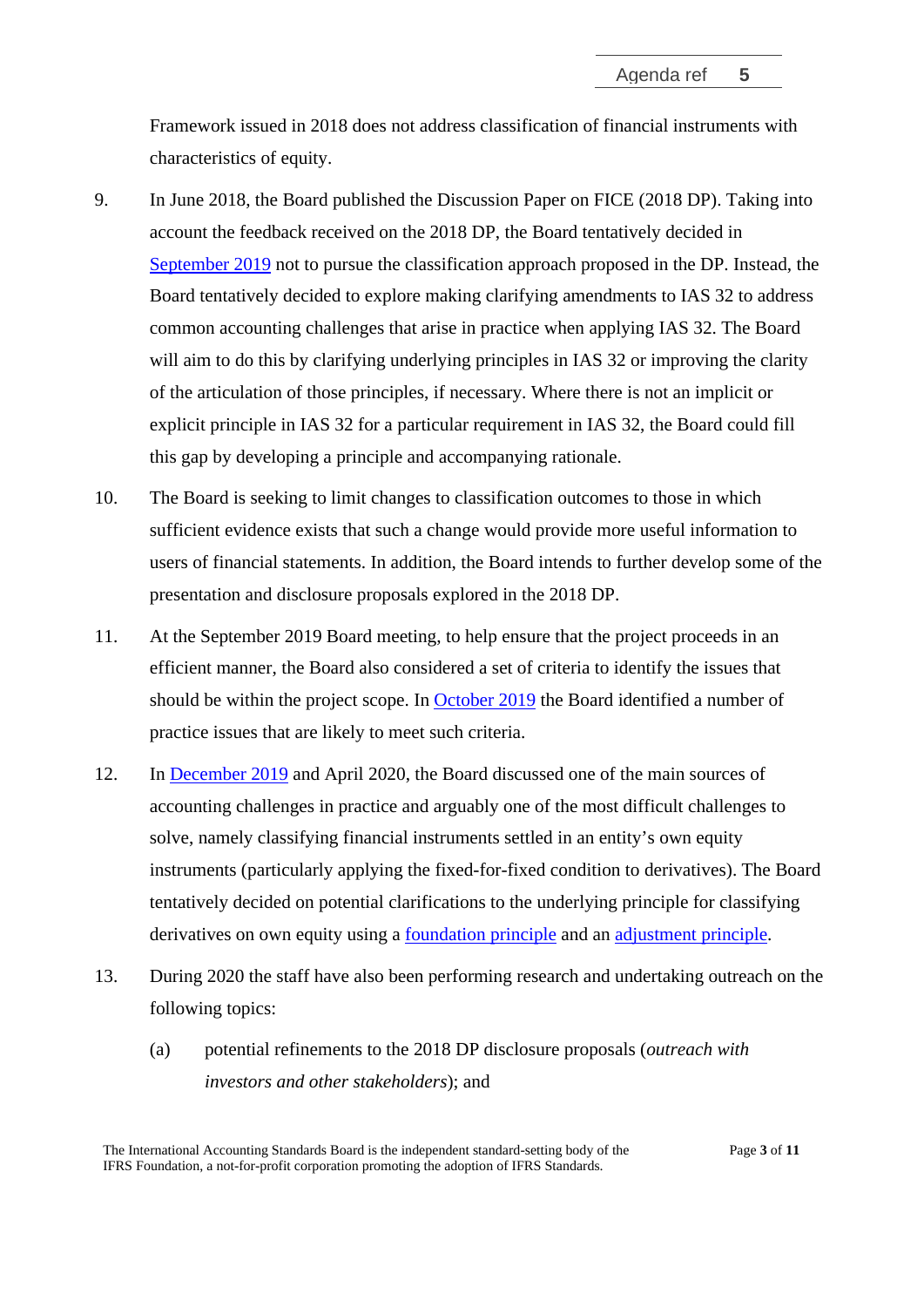- (b) classification of particular financial instruments containing obligations that arise only on liquidation of the entity eg perpetual instruments (*targeted outreach with equity investors*).
- <span id="page-3-0"></span>14. Taking into account the work performed while the FICE project has been on the research programme and the stakeholder support for the project, the staff believe the Board now has sufficient information to make a decision on whether to add a project to its standardsetting programme.

#### **Criteria for adding a project to the standard-setting programme**

- <span id="page-3-1"></span>15. The Due Process Handbook states that when adding a standard-setting project to its agenda or making major amendments to existing Standards, the Board evaluates the merits of adding the project primarily on the basis of the needs of users of financial reports, while also taking into account the costs of preparing the information. When deciding whether a proposed agenda item will address the needs of users of financial statements, the Board considers:
	- (a) whether there is a deficiency in the way particular types of transactions or activities are reported in financial reports;
	- (b) the importance of the matter to those who use financial reports;
	- (c) the types of entities likely to be affected by any proposals, including whether the matter is more prevalent in some jurisdictions than others; and
	- (d) how pervasive or acute a particular financial reporting issue is likely to be for entities $1$
- <span id="page-3-2"></span>16. The Due Process Handbook also states the Board should only add a standard-setting project if it concludes that the benefits of the improvements to financial reporting will outweigh the costs. $2$

<span id="page-3-3"></span><sup>1</sup> *Due Process Handbook*, paragraph 5.4.

<span id="page-3-4"></span><sup>2</sup> *Due Process Handbook*, paragraph 5.7.

The International Accounting Standards Board is the independent standard-setting body of the IFRS Foundation, a not-for-profit corporation promoting the adoption of IFRS Standards.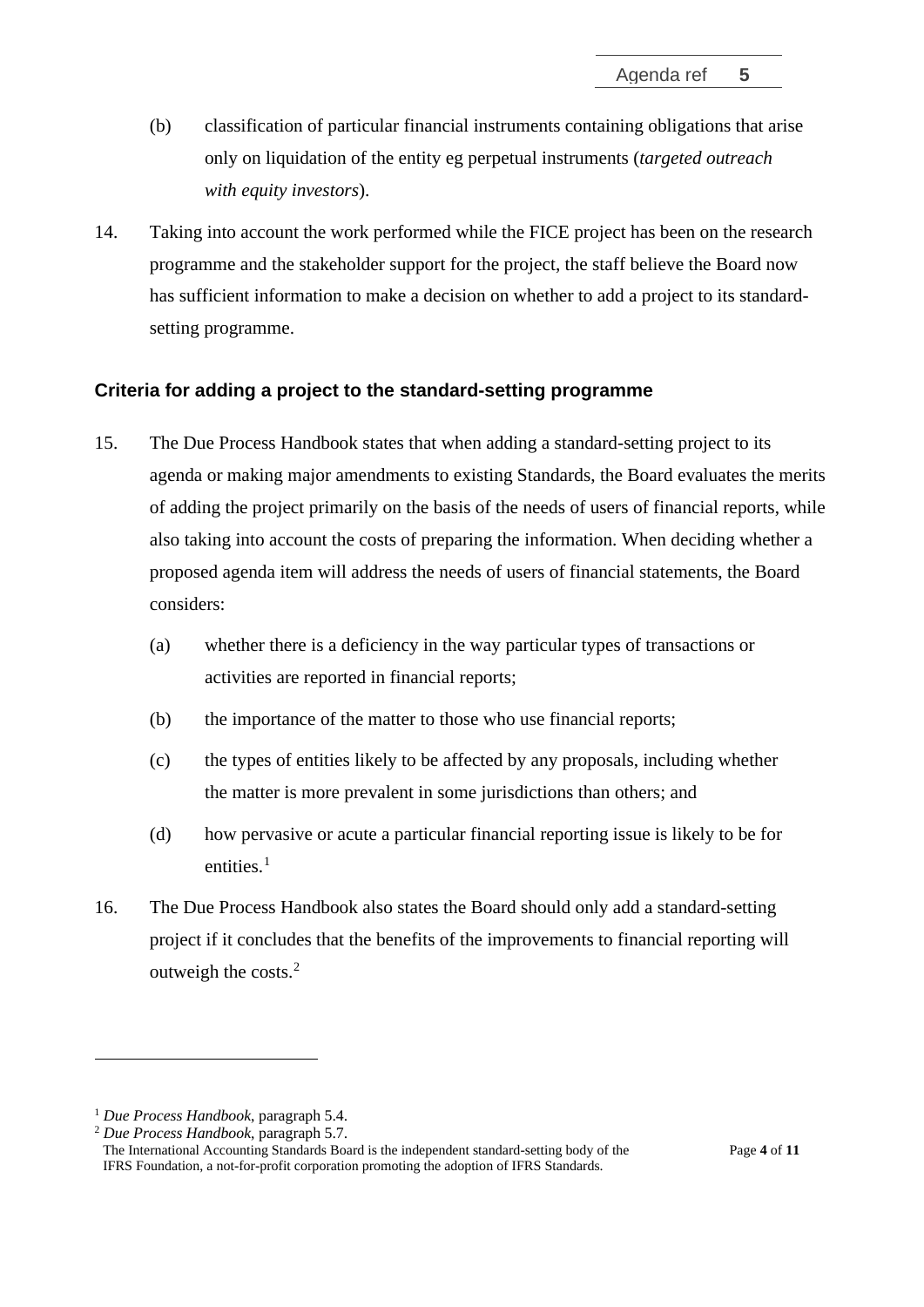# **Staff analysis of the FICE project**

- <span id="page-4-0"></span>17. The following sections describe the work the Board and staff have undertaken to assess:
	- (a) whether there is a deficiency in current reporting (paragraphs [18-](#page-4-1)[23](#page-5-0) of this paper);
	- (b) the importance of any deficiency to users of financial statements (paragraphs [24-](#page-6-0)[27](#page-6-1) of this paper);
	- (c) the types of entities likely to be affected by the proposals and the pervasiveness of the problem (paragraphs [28](#page-7-0)[-32\)](#page-8-0); and
	- (d) the costs and benefits of the proposals (paragraphs [33](#page-8-1)[-35\)](#page-9-0).

#### *Deficiencies in current reporting*

- 18. Entities have been applying IAS 32 to most financial instruments without any significant problems. Furthermore, the Board is not aware of any evidence to suggest that there were fundamental problems with IAS 32 during the global financial crisis of 2007–2008. However, due to market forces, financial innovation and changes in bank capital regulations, there has been a growing set of financial instruments with characteristics of equity that have presented challenges when entities apply IAS 32.
- <span id="page-4-1"></span>19. The 2018 DP highlighted a number of conceptual and application challenges in distinguishing liabilities from equity. For some financial instruments, the application of IAS 32 is clear; however, some stakeholders disagree with the classification outcome, or with some of the financial reporting consequences of that outcome. However, for some other financial instruments, it is unclear how entities should apply the requirements of IAS 32 to classify them as financial liabilities or equity instruments and that results in diversity in practice.
- 20. The Board has also become aware of challenges in applying IAS 32 when distinguishing financial liabilities from equity instruments from submissions to the IFRS Interpretations Committee (Interpretations Committee). The Interpretations Committee was unable to reach a consensus on some of these submissions because the Interpretations Committee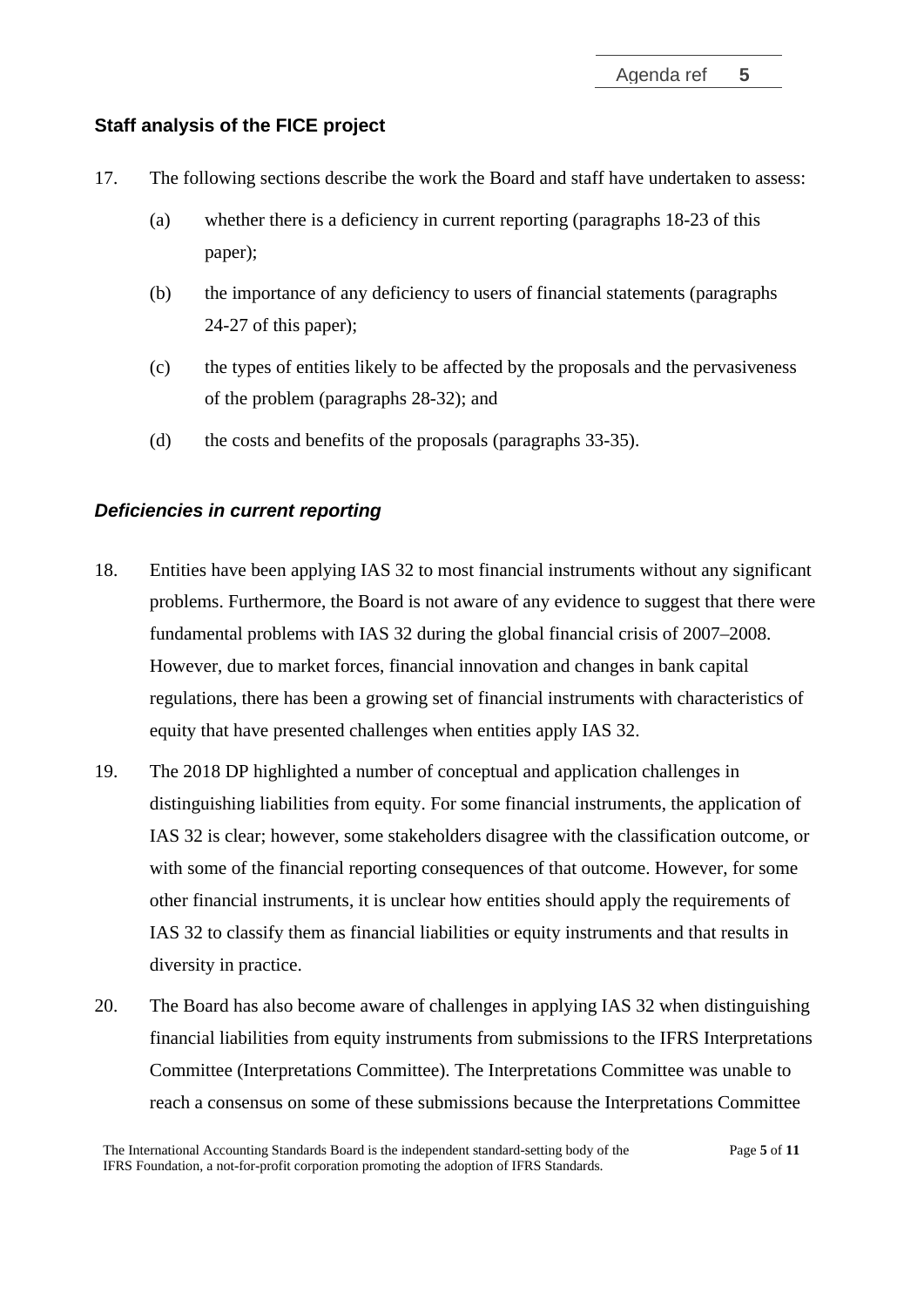found it difficult to identify a clear and consistent classification principle in IAS 32. These submissions highlighted the existence of inconsistencies and complexity in application as well as some disagreement about particular classification outcomes when applying IAS 32.

- 21. In addition, various deficiencies in IAS 32 were highlighted through the 128 comment letters received on the 2018 DP and various stakeholders have also sent further examples of practice issues directly to the staff.
- <span id="page-5-1"></span>22. In October 2019 the staff identified specific practice issues that the Board could address in the scope of the project. The preliminary list of such issues is as follows:
	- (a) classification of financial instruments that will or may be settled in the issuer's own equity instruments, eg application of the fixed-for-fixed condition to particular derivatives on own equity and the classification of mandatorily convertible financial instruments;
	- (b) accounting for obligations to redeem own equity instruments, eg accounting for written put options on non-controlling interests (NCI puts);
	- (c) accounting for financial instruments that contain contingent settlement provisions, eg financial instruments with a non-viability clause;
	- (d) the effect of laws and regulations on the classification of financial instruments;
	- (e) reclassification between financial liability and equity instruments, eg when circumstances change, or contractual terms are modified; and
	- (f) classification of particular financial instruments containing obligations that arise only on liquidation of the entity, eg perpetual financial instruments.
- <span id="page-5-0"></span>23. In the staff's view, the Board therefore has sufficient information from the feedback received on the DP and previous consultations and from Interpretations Committee discussions and stakeholder examples to conclude that there are deficiencies in current reporting.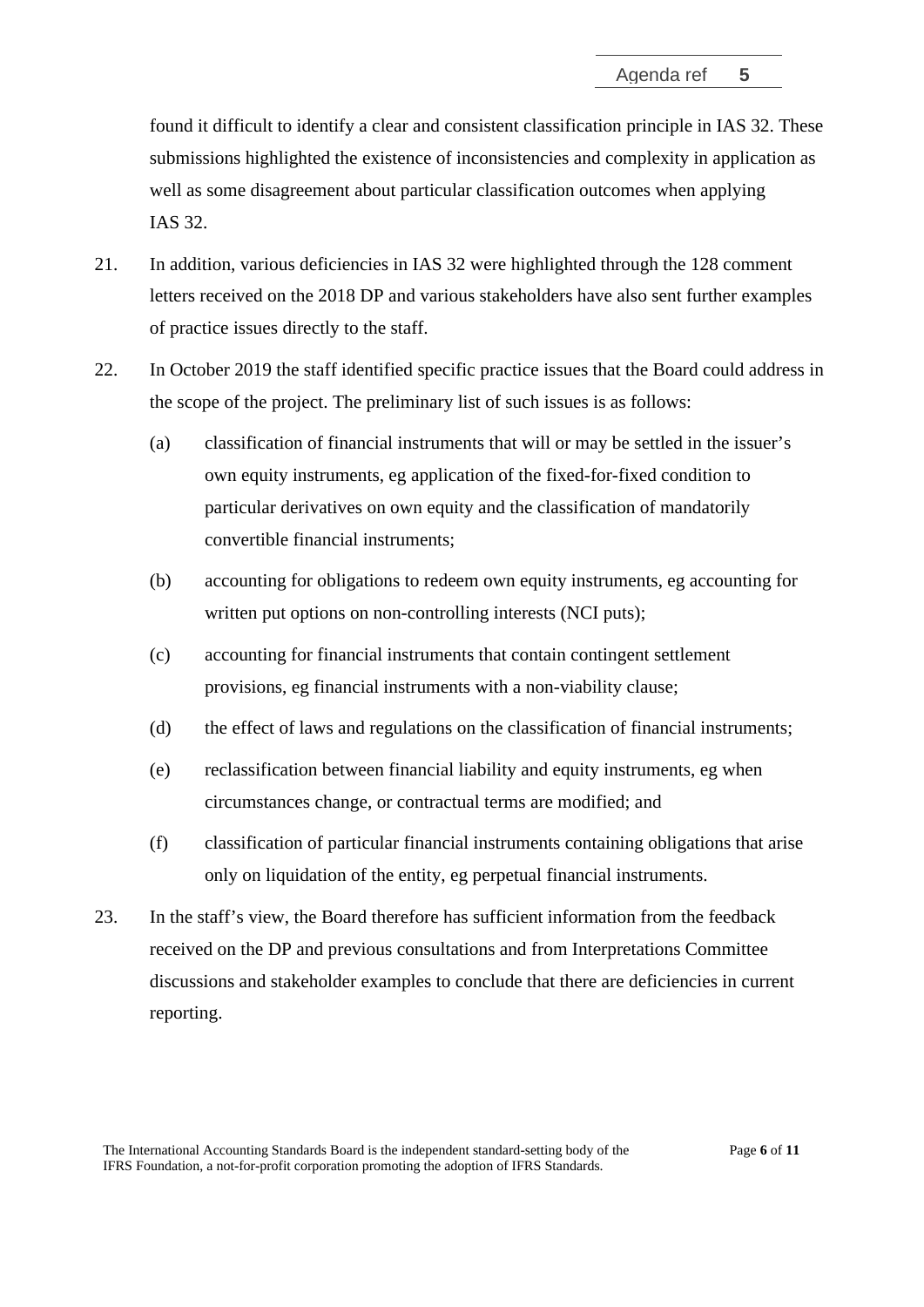# *Importance to users of financial statements*

- <span id="page-6-0"></span>24. The classification of financial instruments as financial liabilities or equity, and the further disaggregation within financial liabilities and within equity, can affect calculations of the entity's cost of capital and the expected return on investments for users of financial statements. The absence of information about different financial instruments classified as equity may be the reason why many equity investors support a very narrow definition of equity which only includes issued ordinary shares.
- 25. Users of financial statements are also affected by diversity in practice in applying the classification requirements of IAS 32 which reduces the comparability and understandability of financial statements. Comparability is also difficult to achieve with financial instruments given that similar outcomes can be achieved with various combinations of features and different outcomes can be achieved with similar features. Such diversity makes it difficult for users of financial statements to assess how these financial instruments affect the issuers' financial position and performance. In addition, investors have been calling for more information to be disclosed about equity instruments.
- 26. The detailed feedback received on the 2018 DP from users of financial statements was summarised at the [July 2019 Board meeting.](https://cdn.ifrs.org/-/media/feature/meetings/2019/july/iasb/ap5d-fice.pdf) Some users of financial statements mentioned that they are challenged by distinguishing liabilities from equity and acknowledged that analysts often make their own classifications by making adjustments to the entity's classification. Most users of financial statements supported the additional disclosures proposed in the 2018 DP and said it would bring more transparency and help them understand the financial instruments so that they can perform their own analyses and valuations. However, users of financial statements also highlighted a number of challenges with and suggestions for the proposed disclosures.
- <span id="page-6-1"></span>27. In response to these and other challenges and suggestions, the staff developed potential refinements for each type of disclosure proposed in the 2018 DP. During 2020, the staff performed additional outreach with users of financial statements on these potential disclosure refinements. Users of financial statements generally supported the potential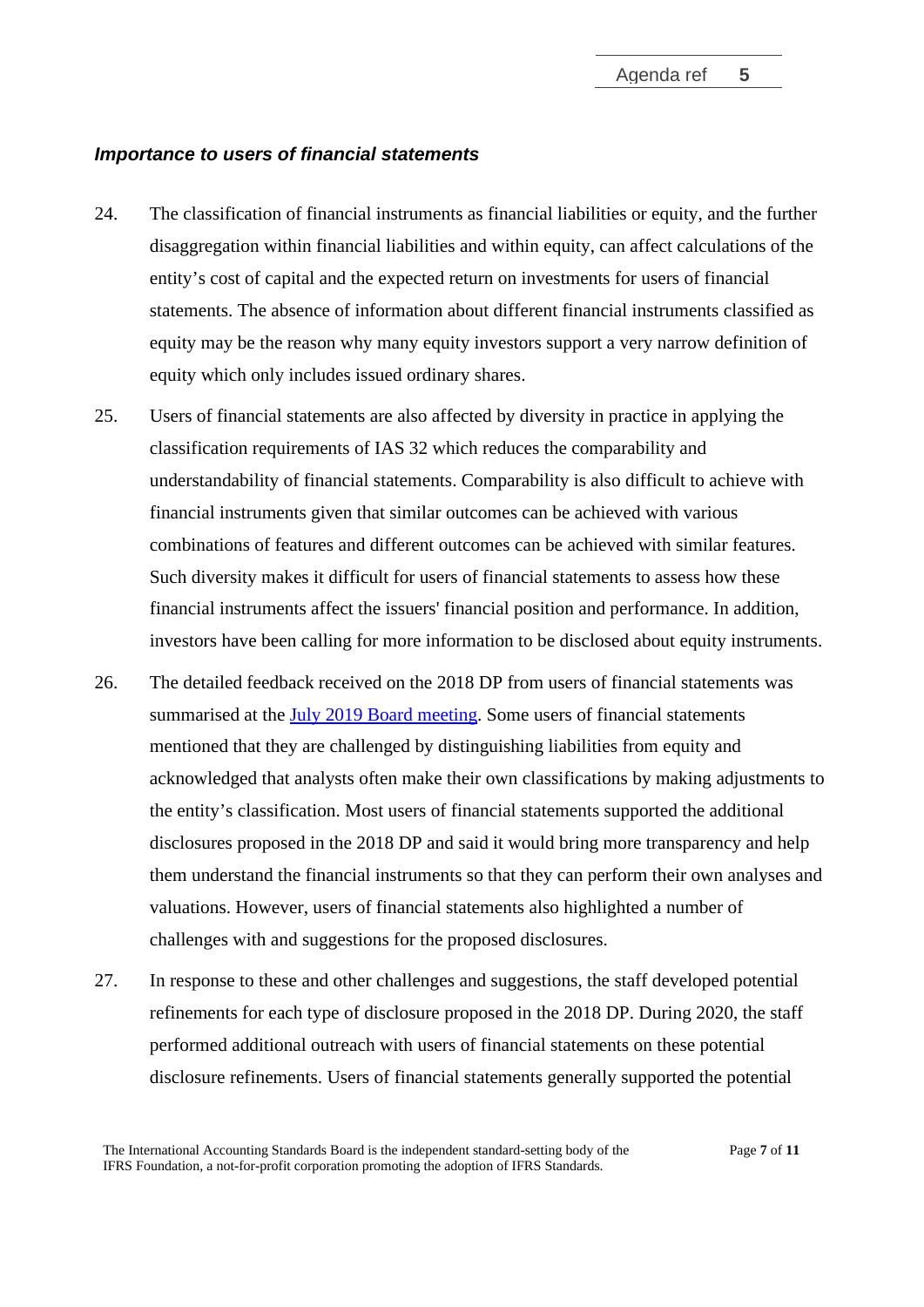disclosure refinements, acknowledging that they improve the disclosures proposed in the 2018 DP and take into account feedback from stakeholders.

## *Types of entities affected and the pervasiveness of the problem*

- <span id="page-7-0"></span>28. Given the nature of the practice issues identified in paragraph [22](#page-5-1) of this paper, the wide variety of issued financial instruments, continuing financial innovation and the fundamental nature of a binary classification, many different types of entities might be affected. For example, the introduction of new regulatory requirements after the financial crisis has increased the variety and amount of 'bail-in' instruments issued by financial institutions. Non-financial corporates issue 'hybrid' securities for a variety of reasons including capital management, tax and, more recently, investor demands for higher yields. These 'hybrid' securities were primarily issued by companies in the utilities sector but in recent years companies from wider industries have issued such instruments, including telecommunication, oil and gas, and automobile industries.
- 29. Capital structures have evolved over time in different ways in different jurisdictions. For example, in many jurisdictions, mandatory tender offers on acquisition of a controlling interest are common regulatory requirements. In other jurisdictions it is quite common (although not legally required) for significant non-controlling interest shareholders to hold put options on their shares. These may not be as pervasive as when the requirements are legally required, but the effect can be acute for many entities.
- 30. Feedback on the 2018 DP highlighted that accounting diversity in practice is more significant and widespread than the Board expected. In particular, the interpretation of the IAS 32 fixed-for-fixed condition in practice seems to be broader than anticipated. In addition, in many developing economies, foreign currency convertible bonds are frequently issued to access more developed foreign capital markets. Some stakeholders have concerns with the outcome of applying the fixed-for-fixed condition to these instruments.
- 31. In addition, as jurisdictions adopt IFRSs, there may be financial instruments with new features to which IFRSs will need to be applied for the first time or financial instruments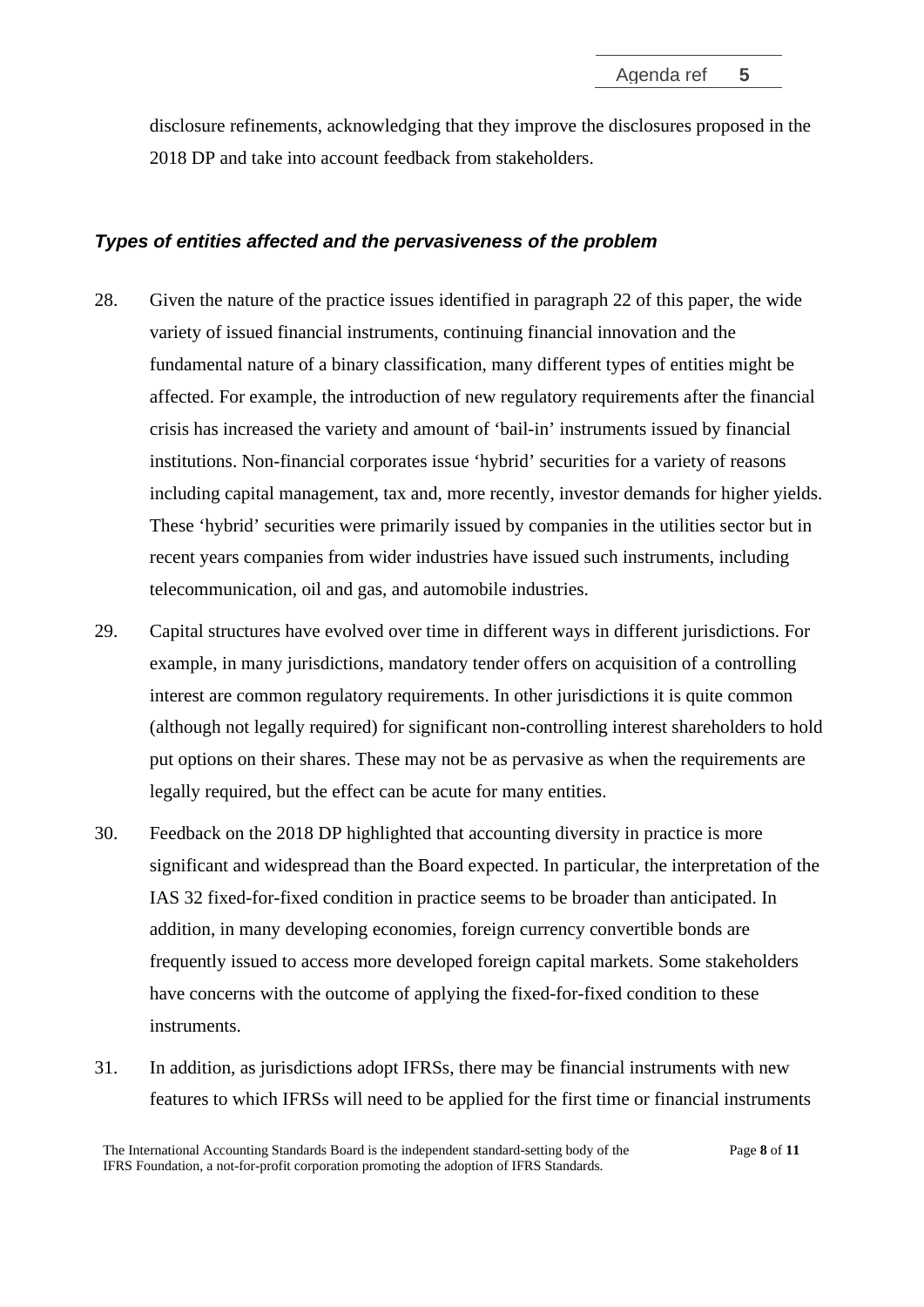that were reported in a variety of ways in different jurisdictions to reflect local financial reporting.

<span id="page-8-0"></span>32. The FICE project also aims to improve presentation and disclosure which, depending on the scope of any improvements, could require amendments to both IAS 1 *Presentation of Financial Statements* and IFRS 7 *Financial Instruments: Disclosures* in addition to IAS 32. The Board's intention is to further develop or modify some of the presentation and disclosure proposals in the 2018 DP to take into account the feedback received. The Board has also previously acknowledged that one possible outcome of the FICE project is a recommendation to add a project to amend the Conceptual Framework in relation to distinguishing between liabilities and equity.

#### *Costs and benefits*

- <span id="page-8-1"></span>33. Feedback on the 2018 DP indicated general support for standard-setting to address known practice issues but there were mixed views on the type of standard-setting that would be required. A few users of financial statements acknowledged that there will be a trade-off between costs (additional complexity) and benefits (additional transparency) in making changes to IAS 32. In the September 2019 Board meeting, the Board considered the advantages and disadvantages of five alternatives for the direction of the FICE project. The Board tentatively decided on an approach that addresses practice issues by clarifying some underlying principles in IAS 32. Under such an approach, the Board would have a clear starting point, ie the known application issues and accounting challenges raised by respondents over time as well as the requirements in IAS 32 (including existing and familiar terminology). There is potential for addressing future as well as existing challenges because the Board would be developing a principles-based solution.
- 34. In our view, the main benefits of the FICE project would be:
	- (a) a clearer articulation of some of the IAS 32 classification principles and their underlying rationale;
	- (b) improved consistency, completeness and clarity of the requirements for classification; and

The International Accounting Standards Board is the independent standard-setting body of the IFRS Foundation, a not-for-profit corporation promoting the adoption of IFRS Standards.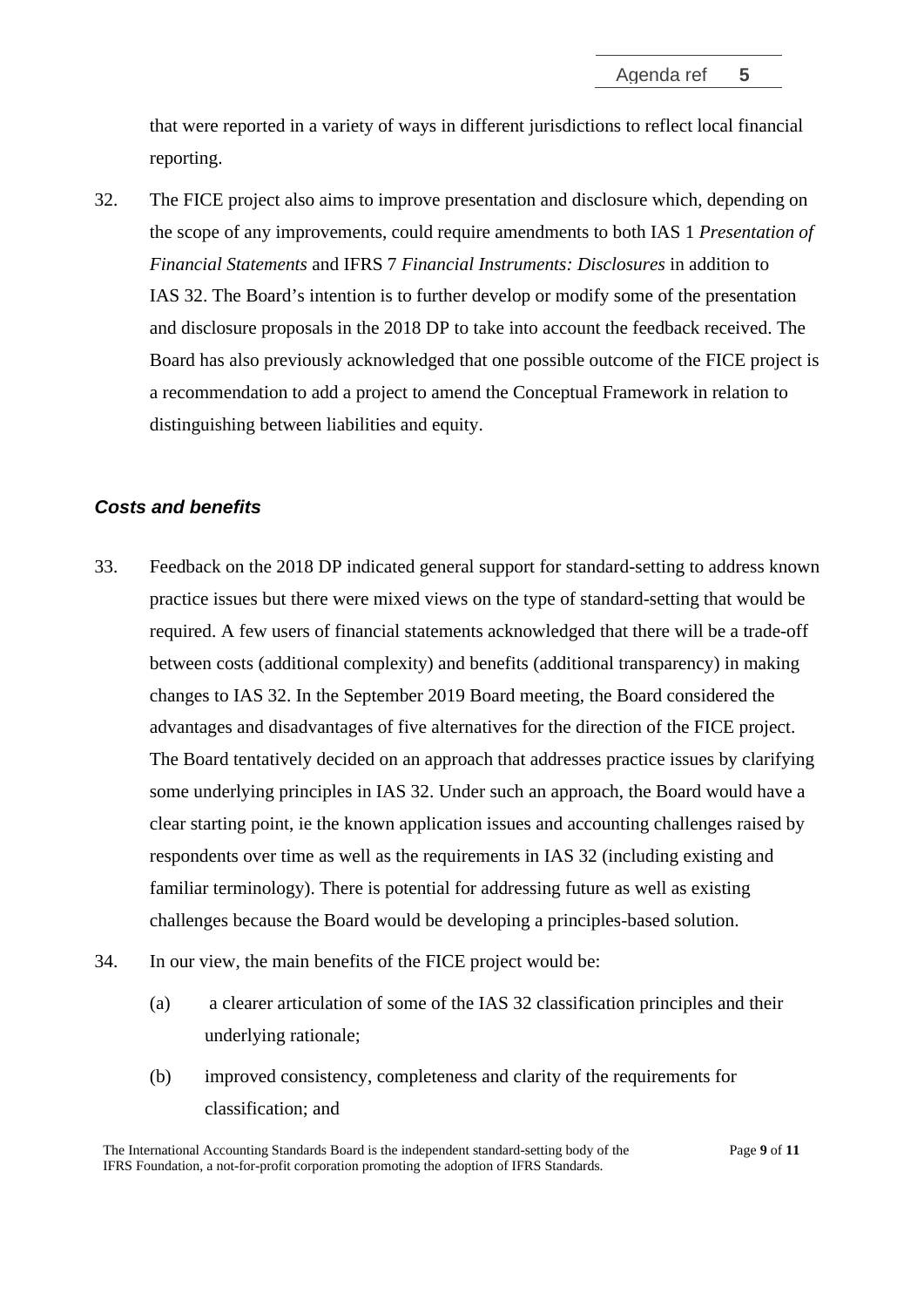(c) improved information provided through presentation and disclosures about features of financial liabilities and equity instruments not captured in the binary classification.

However, there will be incremental demands on resources for the Board to develop the clarifications and for stakeholders to implement them.

<span id="page-9-0"></span>35. Consequently the staff's preliminary assessment, subject to a more detailed effects analysis which will be undertaken before issuing an Exposure Draft, is that the benefits of the improvements to financial reporting from this project are likely to outweigh the costs.

# **Project consultative group**

- <span id="page-9-1"></span>36. The Due Process Handbook requires the Board to consider whether it should establish a consultative group for each major project it adds to its standard-setting programme. The objective of consultative groups is to give the Board access to additional practical experience and expertise. The Due Process Handbook states that it is not mandatory to have such a group, but if the Board decided not to have it, it must explain why on the project page and inform the Due Process Oversight Committee.[3](#page-9-3)
- <span id="page-9-2"></span>37. The staff believe there is no need for a dedicated consultative group for the FICE project because:
	- (a) a dedicated consultative group would require a lot of additional time and resources which may slow down progress on the project;
	- (b) the staff can undertake targeted outreach where detailed specialist knowledge is required on particular issues; and
	- (c) the Board's existing consultative groups have the necessary practical experience and expertise on the classification, presentation and disclosure of financial instruments to advise on this project. We have already consulted extensively

<span id="page-9-3"></span><sup>3</sup> *Due Process Handbook*, paragraphs 3.59-3.60.

The International Accounting Standards Board is the independent standard-setting body of the IFRS Foundation, a not-for-profit corporation promoting the adoption of IFRS Standards.